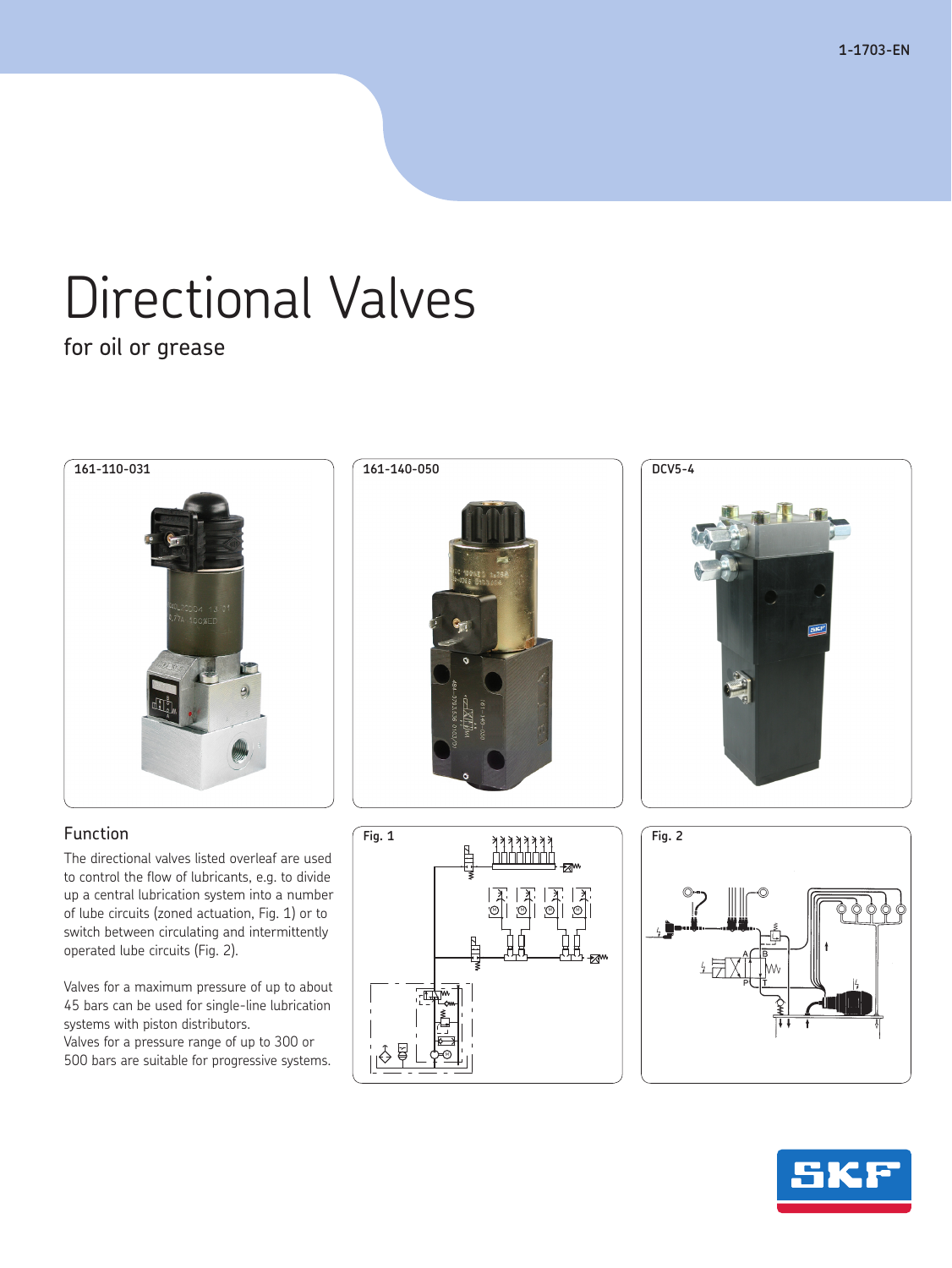## **Directional valves for oil or grease**

Directional valves are selected on the basis of the following criteria:

- 2, 3 or 4-way valve switching functions
- range of valve pressures
- flow rate of the valves
- lubricant for which the valve is to be used:
- oils with a low or high eff. viscosity,
- greases up to NLGI grade 2.

The valve data are listed in two tables, subdivided into:

- hydraulic and mechanical characteristics
- electrical characteristics.

See important product usage information on the back cover.

> Hydraulic / mechanical characteristics Hydraulic / mechanical characteristics

|                     | نج<br>ت                                    | $\overline{ }$ | $\overline{\mathsf{c}}$  | $\sim$                   | $\overline{\phantom{0}}$ | $\overline{ }$           | 3               | 4                                                     | 5                        | 5                                                                                                                                                                                                                                                                                                                                                                                                              | $\circ$             | $\infty$                                                                                                                                                                                                                                                                                                                                                                         | $\infty$                 |                |
|---------------------|--------------------------------------------|----------------|--------------------------|--------------------------|--------------------------|--------------------------|-----------------|-------------------------------------------------------|--------------------------|----------------------------------------------------------------------------------------------------------------------------------------------------------------------------------------------------------------------------------------------------------------------------------------------------------------------------------------------------------------------------------------------------------------|---------------------|----------------------------------------------------------------------------------------------------------------------------------------------------------------------------------------------------------------------------------------------------------------------------------------------------------------------------------------------------------------------------------|--------------------------|----------------|
|                     | actuation<br>Vlanual                       | yes            | yes                      | yes                      | yes                      | yes                      | yes             | yes                                                   | yes                      | yes                                                                                                                                                                                                                                                                                                                                                                                                            | yes                 | yes                                                                                                                                                                                                                                                                                                                                                                              | yes                      | <b>Du</b>      |
|                     | <b>Seals</b>                               | <b>NBR</b>     | I                        | $\mathbf{I}$             | <b>NBR</b>               | FKM (FPM)                | <b>NBR</b>      |                                                       | I                        | $\overline{1}$                                                                                                                                                                                                                                                                                                                                                                                                 | $\overline{1}$      | I                                                                                                                                                                                                                                                                                                                                                                                | $\overline{1}$           | Ī.             |
| Materials           | <b>Housing</b>                             | ₹              | ₹                        | ₹                        | ₹                        | ₹                        | ₹               |                                                       | ₹                        | ₹                                                                                                                                                                                                                                                                                                                                                                                                              | ₹                   | ₹                                                                                                                                                                                                                                                                                                                                                                                | ₹                        | ₹              |
| Ambient temperature | Grease<br>$[{\circ}C]$                     | Ī,             | $-25$ to $+80$           | $\mathbf{I}$             | T                        | $\overline{1}$           | $\overline{1}$  |                                                       | $-25$ to $+80$           | $-25$ to $+80$                                                                                                                                                                                                                                                                                                                                                                                                 | $\overline{1}$      | Ī                                                                                                                                                                                                                                                                                                                                                                                | $\mathsf{I}$             | $-25$ to $+80$ |
|                     | [°C]<br>$\overline{5}$                     | $-15$ to $+50$ | $-40$ to $+80$           | $-40$ to $+80$           | $-15$ to $+50$           | $\mathsf I$              | $-15$ to $+50$  |                                                       | $-40$ to $+80$           | $-40$ to $+80$                                                                                                                                                                                                                                                                                                                                                                                                 | $-40$ bi to s $+80$ | I                                                                                                                                                                                                                                                                                                                                                                                | $-24$ to $+50$           | $-25$ to $+80$ |
| Lubricant           | temperature<br>[°C]<br>$\overline{\circ}$  | $-10$ to $+80$ | $\mathbf{I}$             | $\mathbf{I}$             | $-15$ to $+130$          | $-15$ to $+130$          | $-15$ to $+130$ |                                                       | T                        | $\mathsf I$                                                                                                                                                                                                                                                                                                                                                                                                    | $\mathsf{I}$        | $-25$ to $+75$                                                                                                                                                                                                                                                                                                                                                                   | $-25$ to $+80$           | $-25$ to $+80$ |
|                     | Grease<br>NLGI <sub>2</sub><br>[mbar]      | $\overline{1}$ | max. 700                 | $\overline{1}$           | L                        | $\overline{\phantom{a}}$ | $\overline{1}$  |                                                       | max. 700                 | max. 700                                                                                                                                                                                                                                                                                                                                                                                                       | Ï                   | $\mathsf{I}$                                                                                                                                                                                                                                                                                                                                                                     | $\overline{1}$           | max. 700       |
| Lubricants          | $\left[\text{mm}^2/\text{s}\right]$<br>öil | max. 21        | 4-1500                   | $4 - 1500$               | max. 21                  | max. 21                  | max. 21         |                                                       | $4 - 1500$               | $4 - 1500$                                                                                                                                                                                                                                                                                                                                                                                                     | 4-800               | 20-1000                                                                                                                                                                                                                                                                                                                                                                          | $10 - 500$               | 30-1500        |
|                     | [bar]<br><b>AC</b>                         | 75             | $\mathbf{I}$             | $\mathsf{I}$             | 35                       | 35                       | 35              |                                                       | Ī                        | $\overline{1}$                                                                                                                                                                                                                                                                                                                                                                                                 |                     | $\mathsf I$                                                                                                                                                                                                                                                                                                                                                                      |                          | Ī,             |
| Max. pressure       | [bar]                                      | 50             | 500                      | 500                      | 23                       | 23                       | 23              |                                                       | 500                      | 500                                                                                                                                                                                                                                                                                                                                                                                                            | 320                 | 320 <sup>3</sup>                                                                                                                                                                                                                                                                                                                                                                 | 320 <sup>3</sup>         | 300            |
|                     | Flow rate<br>[I/min]<br>max.               | Ī              | KL. 1)<br>ť              | KL. 1<br>ť               | I                        | $\overline{1}$           | $\overline{1}$  |                                                       | $\widehat{H}$<br>cf. KL. | df. KL. 1)                                                                                                                                                                                                                                                                                                                                                                                                     | LN                  | 8 (NG 6)                                                                                                                                                                                                                                                                                                                                                                         | cf. KL. $1$              | Ī              |
|                     | Connec-<br>threads<br>tion                 | $G\sqrt[1]{8}$ | 61/4                     | G 1/4                    | $G\sqrt[1]{8}$           | $G1$ 8                   | cf. GP $2$      | M10×1                                                 | G 1/4                    | $G \frac{3}{8}$                                                                                                                                                                                                                                                                                                                                                                                                | $G^{1/4}$           | cf. GP $2$                                                                                                                                                                                                                                                                                                                                                                       | cf. GP $2$               | M12×1.5        |
|                     | value<br>$Fc$ *)                           | 0,8            | $\overline{\phantom{a}}$ | $\overline{\phantom{a}}$ | 0.4                      | 0.4                      | 0,35            |                                                       |                          |                                                                                                                                                                                                                                                                                                                                                                                                                |                     | cf. KL. $1$                                                                                                                                                                                                                                                                                                                                                                      | cf. KL. $1$              | $\mathbf{I}$   |
|                     | Rated<br>$\frac{1}{\sqrt{2}}$              | 1,2            | $\overline{\phantom{a}}$ | $\mathsf{I}$             | $\frac{8}{2}$            | 0,8                      | 0,8             |                                                       | $\overline{\phantom{a}}$ | $\begin{array}{c} \rule{0pt}{2ex} \rule{0pt}{2ex} \rule{0pt}{2ex} \rule{0pt}{2ex} \rule{0pt}{2ex} \rule{0pt}{2ex} \rule{0pt}{2ex} \rule{0pt}{2ex} \rule{0pt}{2ex} \rule{0pt}{2ex} \rule{0pt}{2ex} \rule{0pt}{2ex} \rule{0pt}{2ex} \rule{0pt}{2ex} \rule{0pt}{2ex} \rule{0pt}{2ex} \rule{0pt}{2ex} \rule{0pt}{2ex} \rule{0pt}{2ex} \rule{0pt}{2ex} \rule{0pt}{2ex} \rule{0pt}{2ex} \rule{0pt}{2ex} \rule{0pt}{$ | $\mathbf{I}$        | $\begin{array}{c} \rule{0pt}{2.5ex} \rule{0pt}{2.5ex} \rule{0pt}{2.5ex} \rule{0pt}{2.5ex} \rule{0pt}{2.5ex} \rule{0pt}{2.5ex} \rule{0pt}{2.5ex} \rule{0pt}{2.5ex} \rule{0pt}{2.5ex} \rule{0pt}{2.5ex} \rule{0pt}{2.5ex} \rule{0pt}{2.5ex} \rule{0pt}{2.5ex} \rule{0pt}{2.5ex} \rule{0pt}{2.5ex} \rule{0pt}{2.5ex} \rule{0pt}{2.5ex} \rule{0pt}{2.5ex} \rule{0pt}{2.5ex} \rule{0$ | $\overline{\phantom{a}}$ | 1              |
|                     | Type                                       | seat valve     | ball seat v.             | ball seat v.             | seat valve               | seat valve               | seat valve      | like 161-120-019                                      | ball seat v.             | ball seat v.                                                                                                                                                                                                                                                                                                                                                                                                   | ball seat v.        | sliding                                                                                                                                                                                                                                                                                                                                                                          | sliding                  | sliding        |
|                     | position<br><b>Basic</b>                   | closed         | closed                   | closed                   | closed                   | closed                   | closed          | but 2-8 individual valves installed as valve manifold | open C->B                | open C->B                                                                                                                                                                                                                                                                                                                                                                                                      | geschlossen         | open P->A                                                                                                                                                                                                                                                                                                                                                                        | open P->A                | $\overline{4}$ |
|                     | function<br>Valve                          | 2/2            | 2/2                      | 2/2                      | 3/2                      | 3/2                      | 3/2             |                                                       | 3/2                      | 3/2                                                                                                                                                                                                                                                                                                                                                                                                            | 3/2                 | 4/2                                                                                                                                                                                                                                                                                                                                                                              | 4/2                      | 5/4            |
|                     | Order No                                   | 161-110-018    | 161-110-031              | 161-110-032              | 161-120-010              | 161-120-018              | 161-120-019     | 161-120-038<br>161-120-032                            | 161-120-064              | 161-120-065                                                                                                                                                                                                                                                                                                                                                                                                    | 161-120-028         | 161-140-050                                                                                                                                                                                                                                                                                                                                                                      | 202-860                  | DCV5-4         |

*\*) Flow coefficient 1) CC = characteristic curve 2) BP =baseplate 3) Max. 160 bars with connection T 4) Remains in the last switching position selected*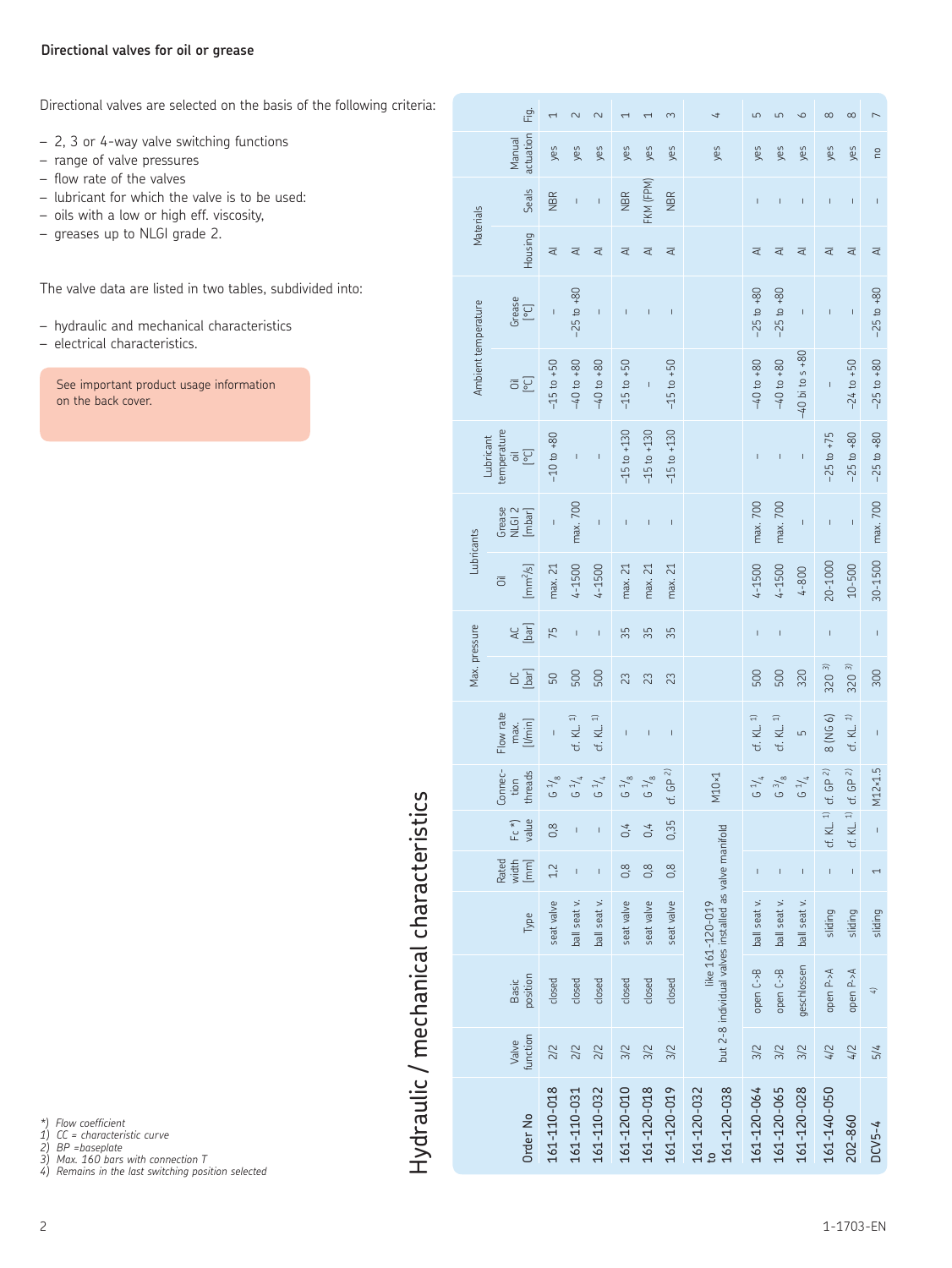| Order No.                  | Available voltages $1$              | Rated current<br>$\mathbb{Z}$                               | Rated power                               | enclosure<br>Type of | ON time                      | Insulation<br>class | Switching time<br>$[\mathrm{m}\mathrm{s}]$<br>$\leq$ | Switching time<br>bh<br>[ie] | onnections<br>Electrical |
|----------------------------|-------------------------------------|-------------------------------------------------------------|-------------------------------------------|----------------------|------------------------------|---------------------|------------------------------------------------------|------------------------------|--------------------------|
| 161-110-018                | Standard 24 V DC<br>DC and AC       | $\bar{\rm I}$                                               | AC: 16 VA, 8 W<br>DC: 10 W                | with plug<br>IP 65   | 100 % ED                     | H 180               | $10 - 15$                                            | $\mathsf I$                  | DIN EN 175301-803        |
| 161-110-031                | 24 V DC                             | 0.67                                                        | 16 W                                      | with plug<br>IP 65   | at max. $+35$ °C<br>100 % ED | Щ                   | 40                                                   | $Q+$                         | DIN EN 175301-803        |
| 161-110-032                | 50 or 60 Hz<br>230 V AC<br>115 V AC | 0.10                                                        | 20W                                       | with plug<br>IP 65   | $200\%$ ED<br>at +20 °C      | Щ                   | 100                                                  | 125                          | DIN EN 175301-803        |
| 161-120-010                | DC and AC                           | $\mathsf I$                                                 | 8 W at 220 V, 50 Hz<br>10 W at 24 V DC    | with plug<br>IP 65   | 100 % ED<br>20°C             | H 180               | $10 - 15$                                            | $\mathsf I$                  | DIN EN 175301-803        |
| 161-120-018                | DC and AC                           | $\mathsf I$                                                 | 8 W at 220 V, 50 Hz<br>10 W at 24 V DC    | with plug<br>IP 65   | 100 % ED                     | H 180               | $10 - 15$                                            | $\mathsf{I}$                 | DIN EN 175301-803        |
| 161-120-019                | DC and AC                           | $\begin{array}{c} \hline \end{array}$                       | AC: 10 W<br>DC: 8W                        | with plug<br>IP 65   | 100 % ED                     | H180                | $10 - 15$                                            | т                            | DIN EN 175301-803        |
| 161-120-032<br>161-120-038 | DC and AC                           | Ī                                                           | AC: 10 W<br>DC: 8W                        | with plug<br>IP 65   | 100 % ED                     | H 180               | $10 - 15$                                            | I                            | DIN EN 175301-803        |
| 161-120-028                | DC and AC                           | 2.0 at 12 V DC<br>1.0 at 24 V DC<br>0.14 at 220 V, 50/60 Hz | $\mathbf{I}$                              | with plug<br>IP 65   | DIN 43650-AF3                | Щ                   | 70                                                   | 200                          | DIN EN 175301-803        |
| 161-120-064                | 12 V DC<br>24 V DC                  | 1.70 at 12 V DC<br>0.83 at 24 V DC                          | 20W                                       | with plug<br>IP 65   | at max. +35 °C<br>100 % ED   | Щ                   | 100                                                  | 50                           | DIN EN 175301-803        |
| 161-120-065                | 12 V DC<br>24 V DC                  | 1.70 at 12 V DC<br>0.83 at 24 V DC                          | 20W                                       | with plug<br>IP 65   | at max. +35 °C<br>100 % ED   | Щ                   | 100                                                  | 50                           | DIN EN 175301-803        |
| 161-140-050                | DC and AC                           | $1.33$ at $24$ V DC<br>0.17 at 220 V, 50 Hz                 | $\mathbf{I}$                              | with plug<br>IP 65   | 100 % ED                     |                     | $\mathbf{I}$                                         | T                            | DIN EN 175301-803        |
| 1202-860                   | DC and AC                           |                                                             | 30 W at 24 V DC<br>120 VA at 220 V, 50 Hz | with plug<br>IP 65   | 100 % ED                     |                     | $\mathbf{I}$                                         | $\mathsf{I}$                 | DIN EN 175301-803        |
| $DCV5-4$                   | 24 V DC ±25 %                       | $0,2$ (start-up current $1.4$ )                             | $\frac{8}{5}$                             | IP 65                | 100 % ED                     |                     | 1000                                                 | $\overline{\phantom{a}}$     | M12×1                    |

*1) Please indicate voltage, type of current and frequency when ordering*

Electrical characteristics

Electrical characteristics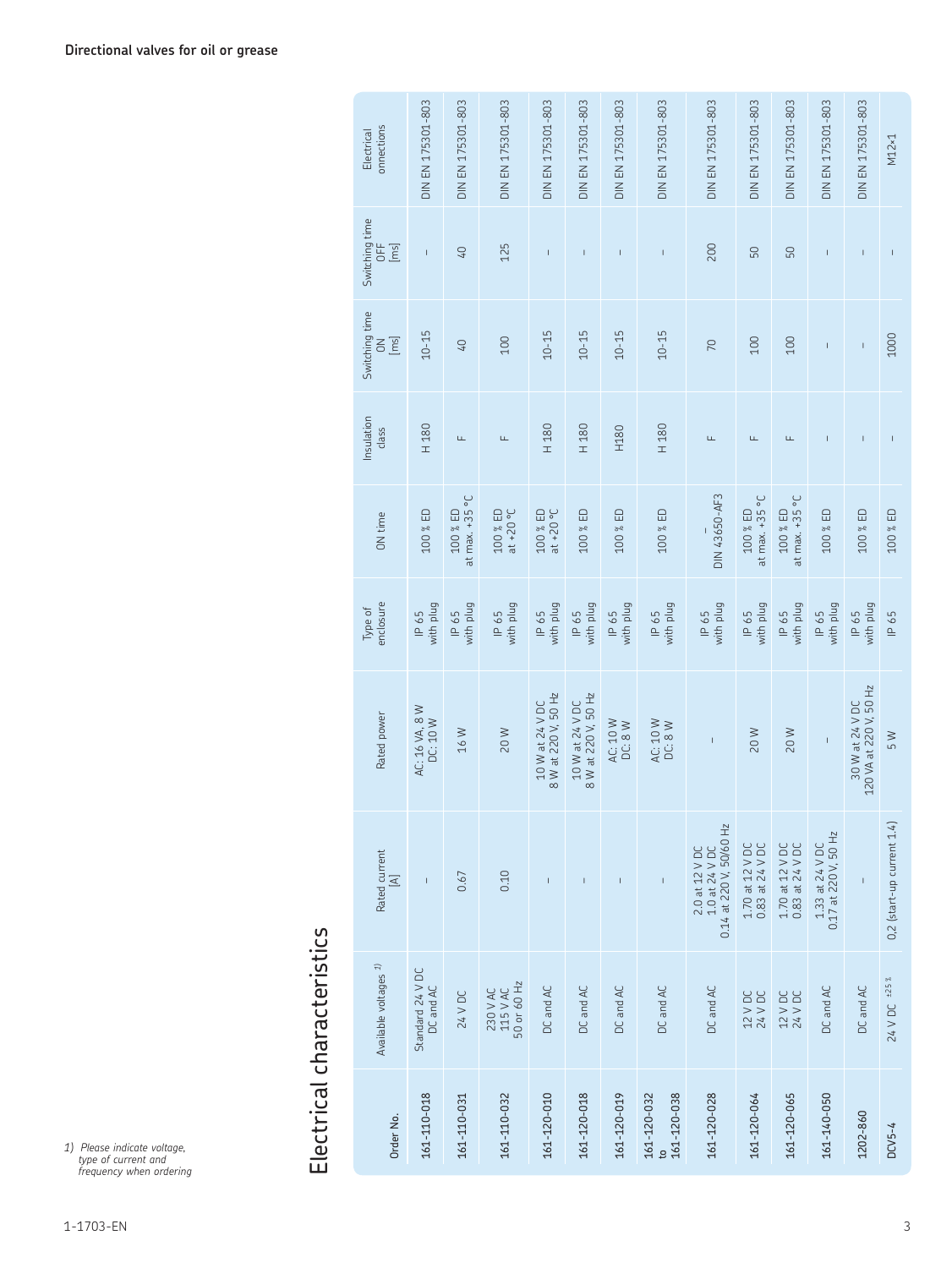

#### **161-110-031; 161-110-032**







*1) With 161-110-031 socket box DIN EN 175301-803 has to be order separately; e.g. 179-990-416 (with LED, protective circuit and integrally extruded 3 m long PUR cable).*















Flow current Q [l/min]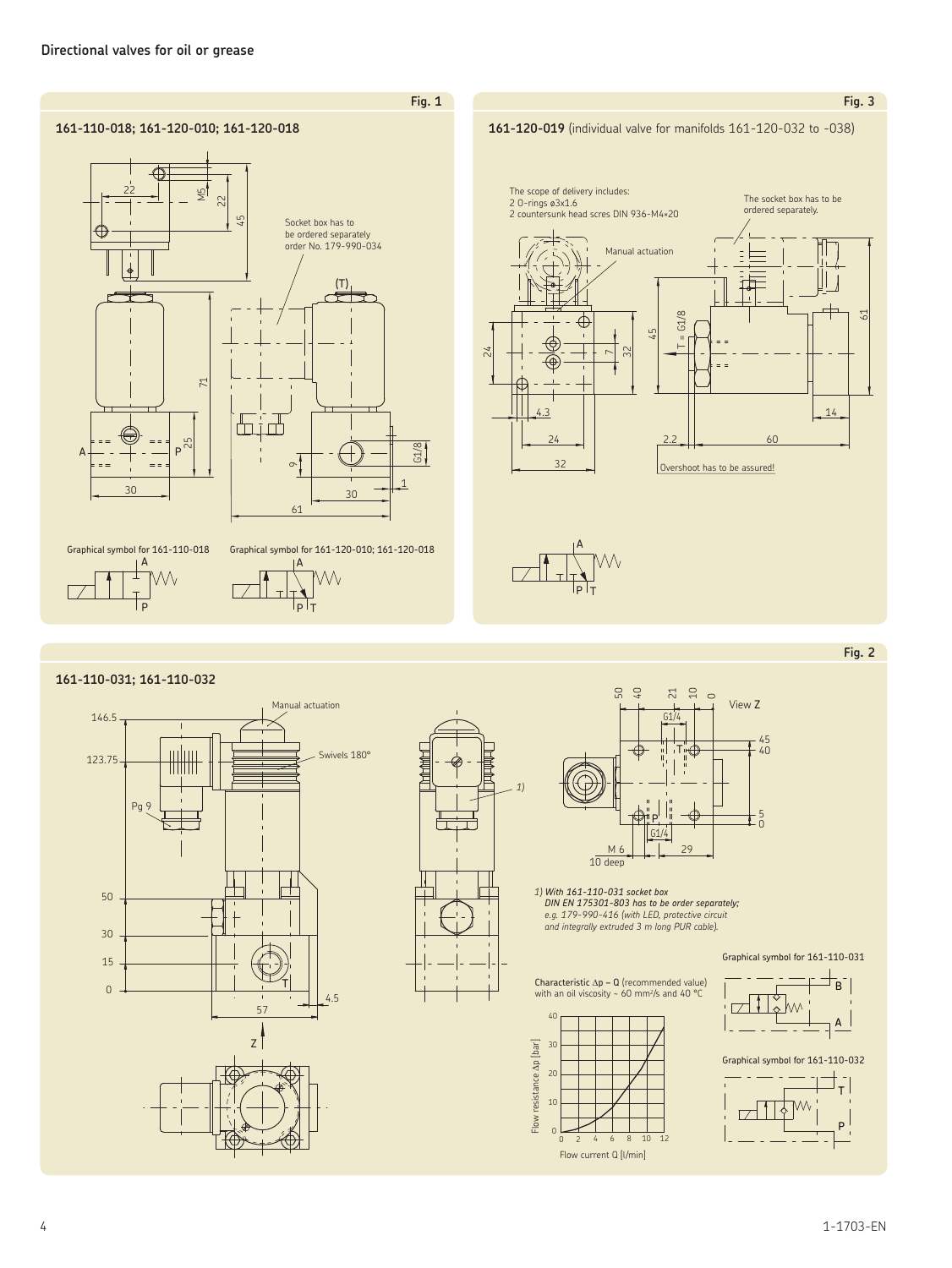

*1)*

**161-120-064; 161-120-065**







| Order No    | øD               | $\overline{11}$<br>[mm] | 12<br>[mm] |
|-------------|------------------|-------------------------|------------|
| 161-120-064 | G1/4             | 21                      | 20         |
| 161-120-065 | G <sub>3/8</sub> | 23                      | 18         |

Characteristic  $\Delta p - Q$  (recommended value)<br>with an oil viscosity ~ 60 mm<sup>2</sup>/s and 40 °C





*1) Socket box DIN EN 175301-803*  **external conducts of the order separately;**<br> **a** and integrally extruded 3 m long PUR cable).<br> **Flow current Q [l/min] and integrally extruded 3 m long PUR cable).** 

**Fig.5**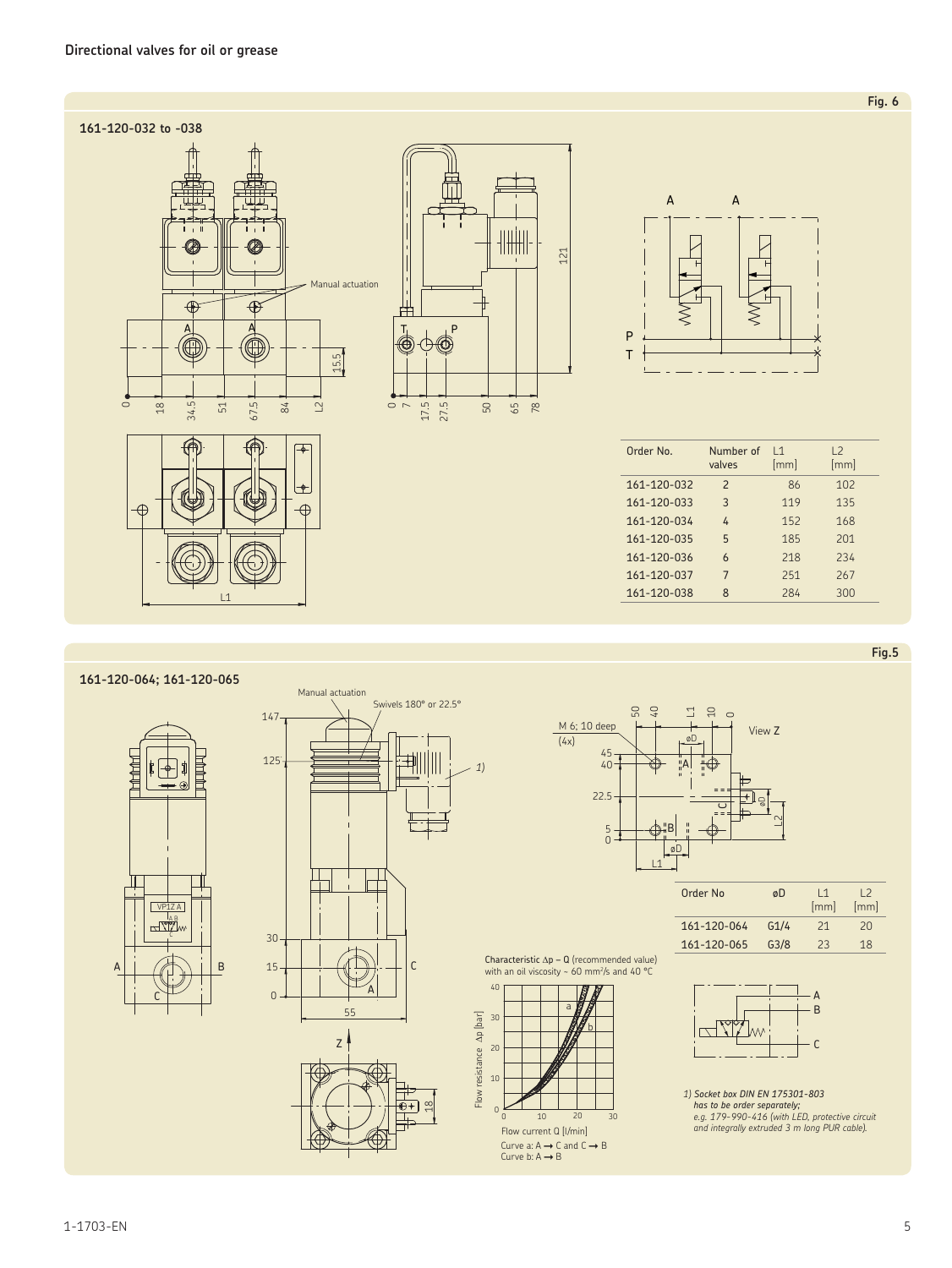

# **DCV5-4**







P  $\binom{M}{M}$ 1 2 3 4

Characteristic ∆p-Q (recommended value) with an oil viscosity ~ 60 mm²/s



| Pin                      | hydr.<br>outlet | Circuit     | Cable $*$ )<br>color |
|--------------------------|-----------------|-------------|----------------------|
| 1                        | 1               | $+24$ V DC  | brown                |
| $\overline{\phantom{0}}$ | $\mathcal{P}$   | $+24$ V DC  | white                |
| 3                        | 3               | $+24$ V DC  | blue                 |
| 4                        | 4               | $+24$ V DC  | black                |
| 5                        |                 | $-(0 V DC)$ | grey                 |

*\*) If a precut cable with socket is used.*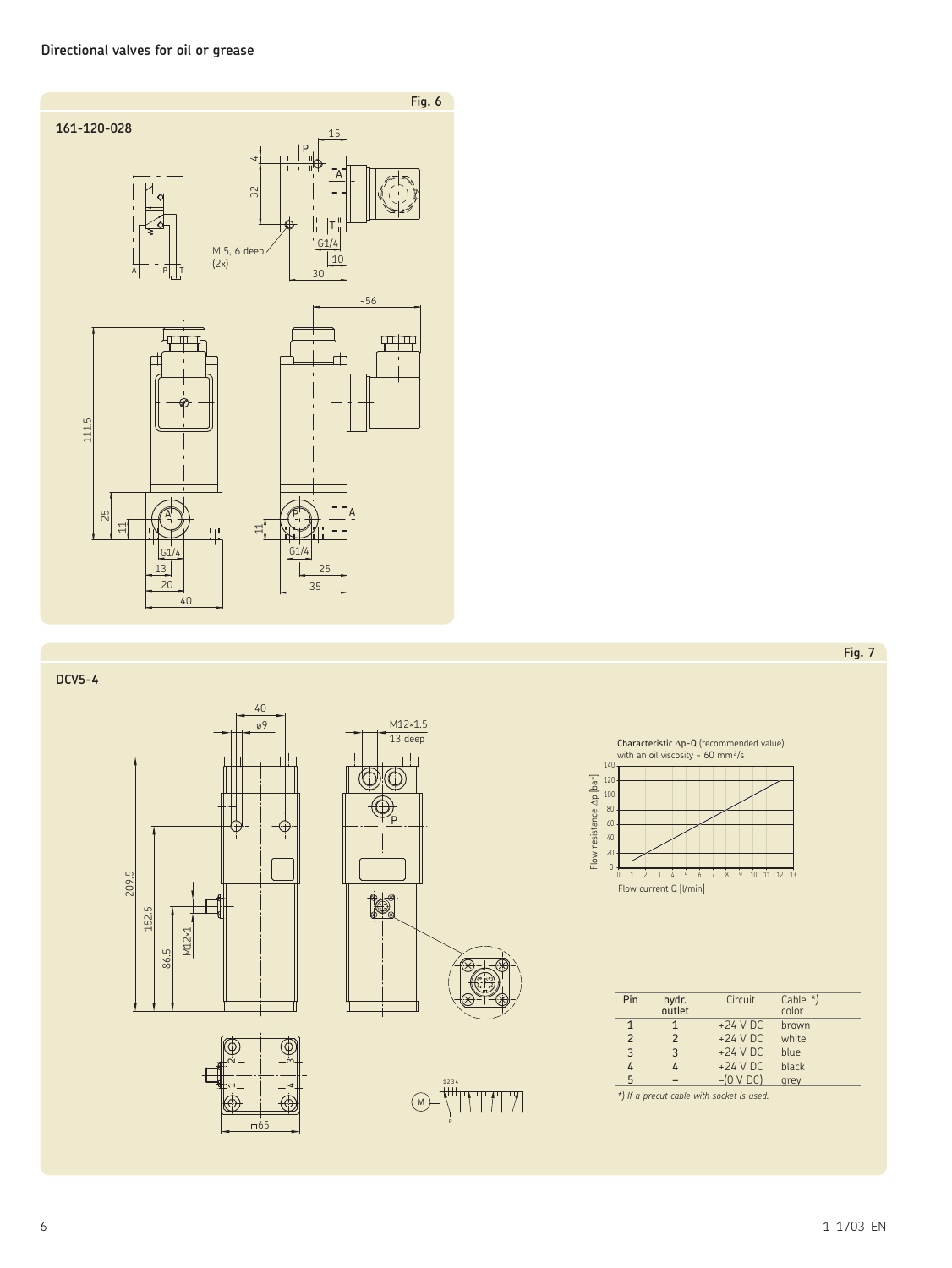# **161-140-050, 202-860**





Emergency manual actuation



32.5

*1) With 161-140-050 socket box DIN EN 175301-803 has to be order separately; e.g. 179-990-034 (with LED, protective circuit and integrally extruded 3 m long PUR cable).*

#### **Mounting plates for line connector**

**for directional valves 161-140-050, 202-860** (to be ordered separately)

**892-530-020** bottom line connector



**892-530-030** lateral line connector



**Attachement of directional valve to the respective mounting plate** 4 cap screws, DIN912-M5×45-8.8 4 washers 650-050

The parts have to be ordered separately.

## **Connection fittings**

**Fig. 8**

Solderless tube union (at p max. to 50 bars)

Connecting piece for ø 6 tubing : order No. 406-054 for ø 8 tubing : order No. 301-020 for ø 10 tubing : order No. 410-163

Washer: order No. 508-108

Tube union with cutting ring to DIN 2353 (at p max. greater than 50 bars)

Connecting piece for ø 8 tubing : order No. 408-403W for ø 10 tubing : order No. 410-403W

Washer: order No. 508-108